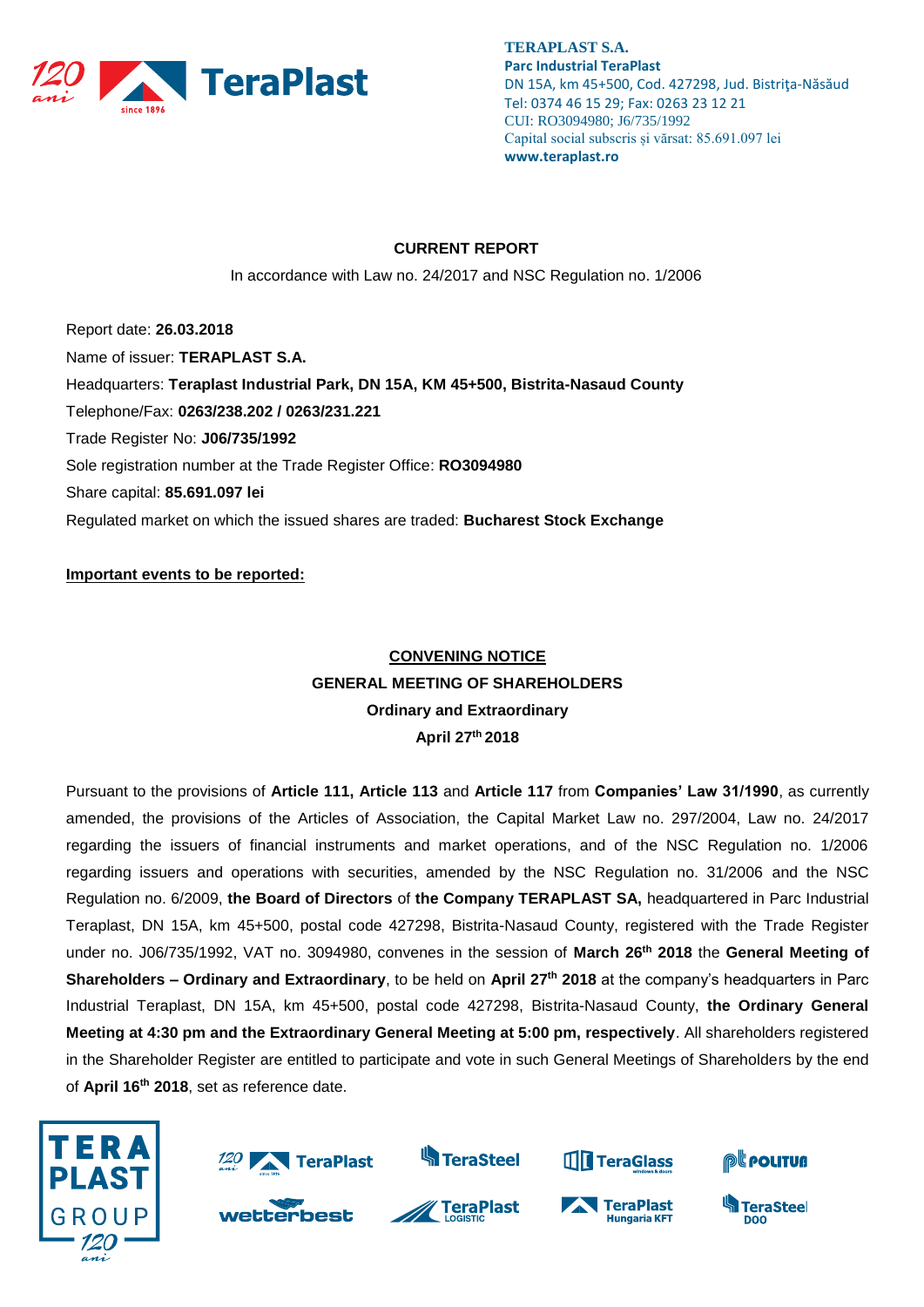

### **I. The Ordinary General Meeting of Shareholders will have the following**

## **AGENDA**

1. Presentation and submitting for approval the Report of the Board of Administration on the individual and consolidated financial situations for the 2017 financial year.

2. Presentation of the Report of the financial auditor ERNST & YOUNG ASSURANCE SERVICES S.R.L on the individual and consolidated financial statement for the 2017 financial year.

3. Presentation and submitting for approval of the stand-alone financial statements for the 2017 financial year, according to the Report of the Board of Directors and the Report of the Company's financial auditor.

4. Approval of the proposal of distribution of the net profit for the 2017 financial year. It is proposes that the net profit for the 2017 financial year to be distributed as follows:

Net profit to be distributed: 14.115.945 lei;

Legal reserves: 661.151 lei;

Dividends distribution: 10.069.404 lei, proposed gross dividend/share being 0.0118 lei;

Retained earnings 3.385.390 lei

*\*When calculating the gross value of the dividend/share, was taken into account the number of shares issued by the company, out of which a number of 3.571.114 shares fell (shares that Teraplast S.A. has redeemed and holds at the date of the present document, on the basis of the stock option plan approved by the EGMS Decision no.1 of 21.09.2017), also, a number of 528 shares fell as well (shares about which, according to EGMS Decision no.1 of 21.09.2017, the shareholders of the company approved the reduction of the share capital, from the amount of 85,691,097 lei to the value of 85,691,044.2 lei, by canceling a number of 528 own shares, with nominal value 0,1 lei each), because EGMS Decision no. 1 of 21.09.2017 was registered at the TRO Bistrita-Nasaud and the necessary documents were sent to FSA for the issuance of the certificate of registration of securities evidencing the reduction of the share capital, and subsequently, on the basis of the securities registration certificate to be issued*  by the FSA, the Central Depository shall operate the reduction of the share capital in the register of the shareholders of the *company.*

5. Presentation and submitting for approval of the consolidated financial statements for the 2017 financial year, according to the Report of the Board of Directors and the Report of the Company's financial auditor.

6. Discharge of the Company's Board of Directors for the 2017 financial year.

7. Presentation and submitting for approval of the Budget of Revenues and Expenses for the 2018 financial year.

8. Presentation and submitting for approval of the Investment Program for the 2018 financial year.

9. Establishing the remuneration level of the members of the Board of Directors for the current year. The remuneration thus established shall remain valid until the next ordinary general meeting approving the amount of the





wetterbest







D<sub>00</sub>

**TeraSteel** 



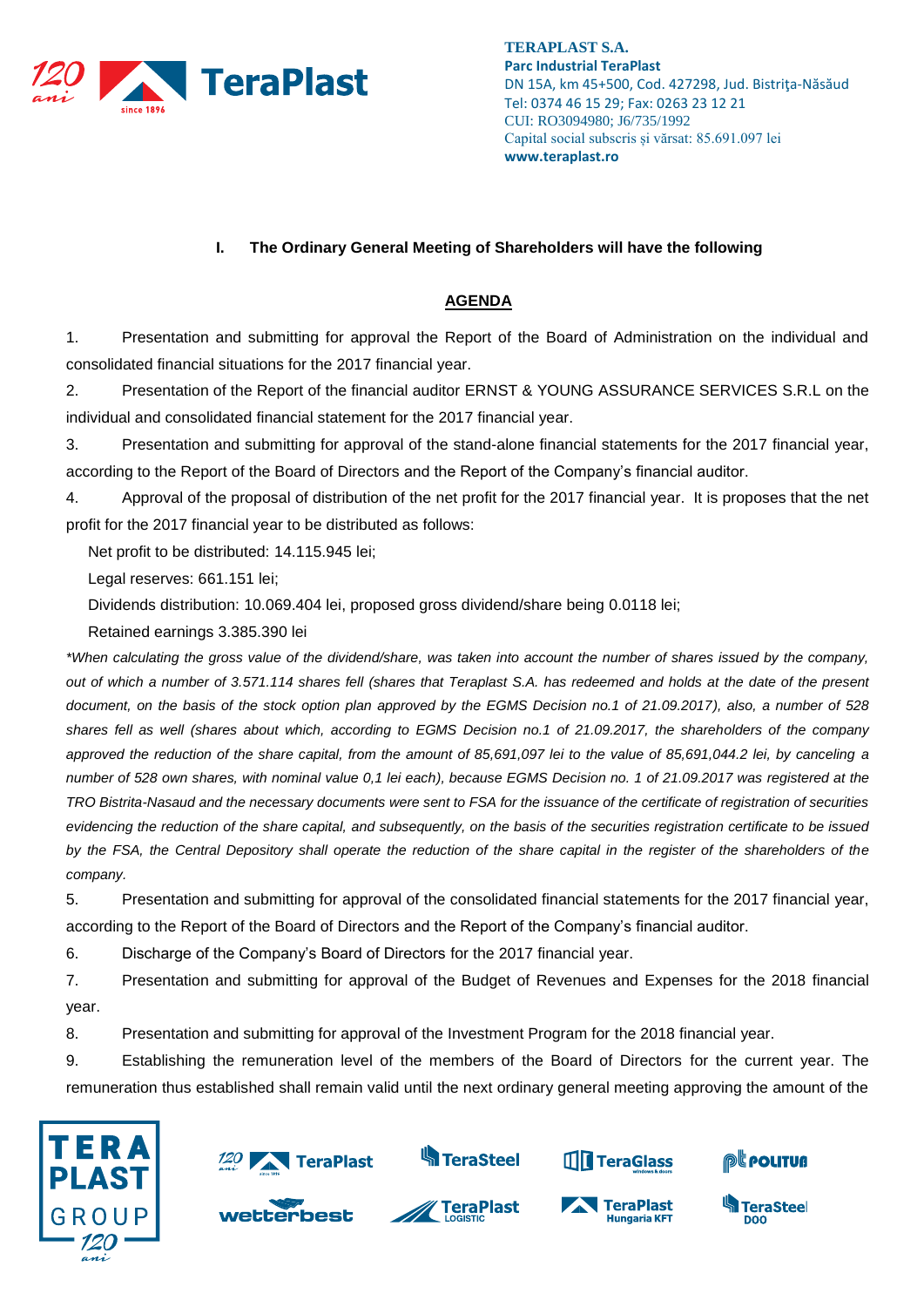

administrators' remuneration.

10. Approving the payment to the Company's Board of Directors of a difference of indemnity resulting from the monthly indexation of 19.9% of the gross remuneration established by the administration contract for the period between 01.01.2018 and the date of the ordinary general meeting approving the amount of the administrators' 2018, so as to ensure to administrators, for the period in question, the same level of net indemnities as before the entry into force of GEO no. 79/2017 for amending and completing the Law no. 227/2015 regarding the Fiscal Code.

11. To elect an independent member for the Audit Committee, for a mandate equal to that of the Board of Directors in accordance with Article 2 (12) (A) of Title I, Chapter I, Law 162/2017 and Article 65 of Title I, Chapter IX, Law 162/2017;

12. To establish the **registration date** when the shareholders affected by the decisions adopted by the Ordinary General Meeting of Shareholders shall be identified. The Board of Directors suggests the date of June 11<sup>th</sup> 2018.

13. To approve the date of June 08th 2018 as **"ex-date"**, namely the date previous to the registration date when the financial instruments, subject of the decisions of the corporate bodies, are transacted without the rights resulting from such decision, pursuant to Article 2 letter f) of the Regulation no. 6/2009 on the exercise of certain rights of the shareholders within the general meetings of the trading companies, as amended and completed by Regulation no. 13/2014 on the amendment and completion of certain regulations issued by the Security National Board (hereinafter referred to as **NSC Regulation no. 6/2009**).

14. Approval of the date June 29th 2018 as payment day, as defined by the art. 2, letter g) of NSC Regulation No. 6/2009 and by art. 129, ind.3, alin 2 of the NSC Regulation no.1/2006 regarding issuers and operations with securities.

15. Empowering the Board of Directors to fulfill the decisions adopted by the Ordinary General Meeting of Shareholders.

16. To authorise the Chairman of the Board of Directors, Mr. Dorel Goia, to sign, for and on behalf of all the shareholders present at the meeting, the OGMS Decision.

17. To authorize the company's legal adviser, Mrs. Diana Octavia Bretfelean, holder of ID card series X.B. no. 515915, to do everything that is necessary as to record the OGMS Decision at the Trade Register of Bistrita-Nasaud Court, and to publish such decision in the Official Gazette of Romania, Section 4.

### **II. The Extraordinary General Meeting of Shareholders will have the following:**

## **AGENDA:**

**S**TeraSteel





TeraPlast







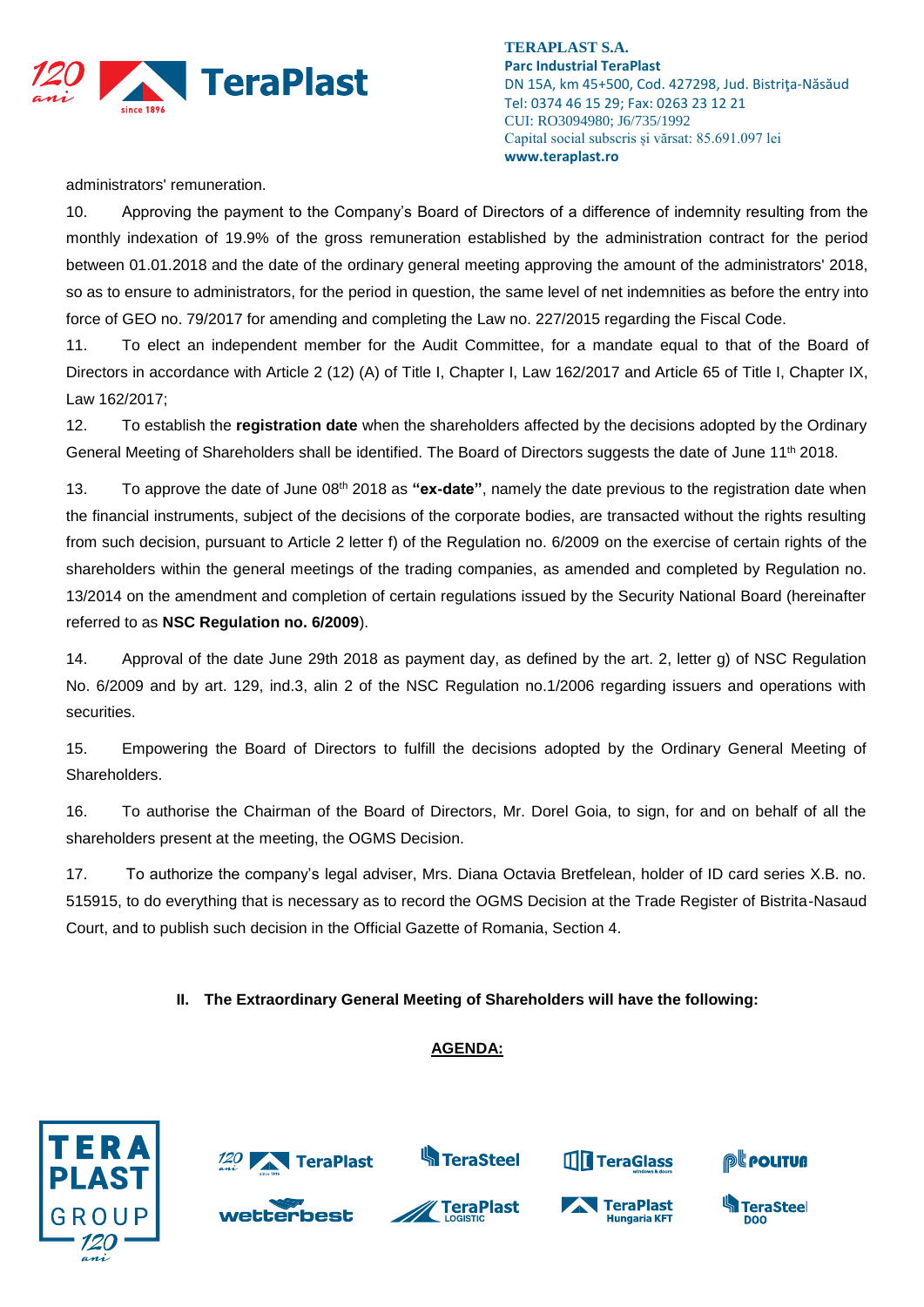

**1.** Authorization of the increase of the share capital of the Company, up to a maximum of 21.450.000 lei, up to the maximum amount of 107.141.097 lei, representing authorized capital, by delegating to the Board of Directors, for a period of 12 months, the exercise of its competencies regarding the increase of the share capital, based on the provisions of art. 114 paragraph (1) - (2), and of art. 220<sup>1</sup> of Law no. 31/1990, the provisions of art. 85 of the Law no. 24/2017 and the provisions of art. 9 paragraph (2) of the Articles of Association of the company, under the following conditions:

- The newly issued shares will be distributed free of charge to all shareholders of the company registered in the Register of Shareholders at the registration date to be determined by the Board of Directors;

- The capital increase will be made to support the current activity of the company;

- Each shareholder registered in the Register of Shareholders at the registration date (which will be determined by the Board of Directors by the decision approving all the details of the increase of the share capital) will be allocated a number of 1 free share to 4 shares held;

- The increase of the share capital will be made by incorporating the reserves set up in the previous years.

**2.** To authorise the company's Board of Directors to perform any and all formalities necessary to carry out the fulfillment of item 1 of this agenda of the Extraordinary General Meeting of Shareholders, including but not limited to: initiating, developing (including setting out the date of payment, setting out the registration date - the date that serves to identify the shareholders over whom the effects of the capital increase will be reflected, setting the ex-date, establishing the exact value with which the share capital is increased, determining the price at which the fraction of shares resulting from the application of the algorithm and the rounding of the results will be compensated), completing, registering and operating the increase of the share capital, the corresponding modification of the Company's Articles of Association, the drafting and signing of all documents and the fulfillment of any formalities for the implementation and registration of the increase of the share capital to the competent authorities.

**3.** To approve the updating of the Company's Articles of Association in accordance with those approved at item 1 above, as follows:

Art. 9. par. (4) shall be inserted and shall have the following content: "The Board of Directors is authorized by the Articles of Association, for a period of 12 months from the date of completing the Articles of Association with this article, to increase the share capital of the Company with a value of maximum 21.450.000 lei, up to the maximum amount of 107,141,097 lei, representing authorized capital."

**4.** To approve the maximum limit of indebtedness that the company can contract in the 2018 financial year and the approval of the warranty of credit and/or leasing contracts which are going to be accessed within the limit established, with security interest in real estate/pledge, assignments of current and future receivables rights, assignments related to current and future cash, resulting from current accounts and assignments of rights resulted from the insurance policies. The proposal of the Board of Administration is that this limit of indebtedness to reach the total value of 185.000.000 lei.





TeraPlast



**S**TeraSteel





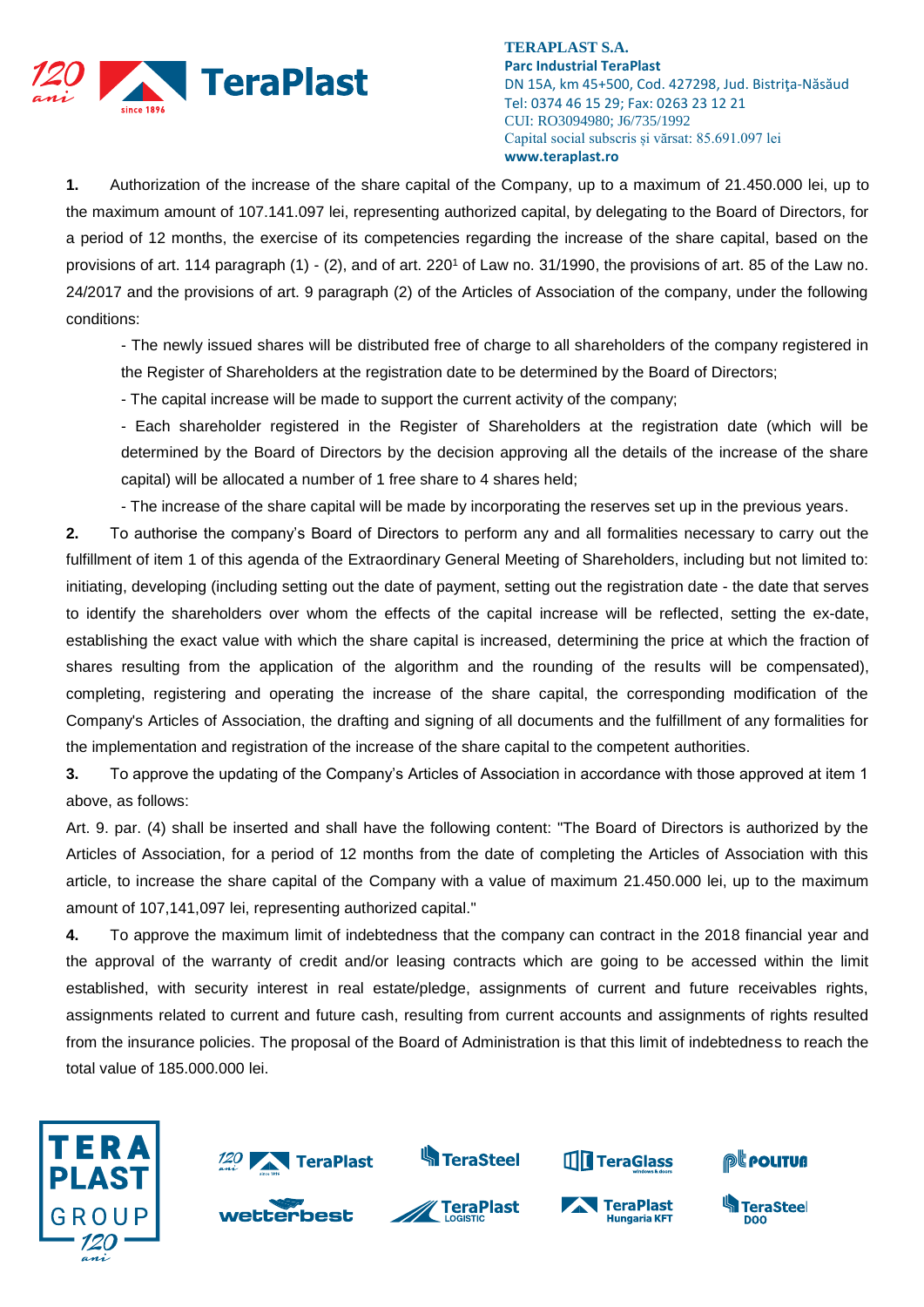

**5.** To authorise the Board of Directors to take, for and on behalf of the Company, all the actions and steps required or useful for the enforcement of item 4 of this decision, up to the maximum agreed limit of indebtedness. Therefore, the Board of Directors shall issue decisions on: taking out bank loans, entering into credit/leasing contracts, extending the bank loan/leasing contracts, establishing the security structure corresponding to the taken out/extended bank loan or leasing contracts, restructuring/establishing new maturity dates for the granted loans, changing the structure of the securities for the pending loans, authorising the persons entitled to sign for and on behalf of TERAPLAST S.A. the bank loan contracts / the leasing contracts / the security contracts / the addendums to the bank loan/leasing contracts, and also any other complementary documents or instruments related to or referred to in the bank loan/leasing contracts, security contracts or any other documents, and also to sign any other forms and requests that might be necessary or useful in relation to such bank transactions.

**6.** To establish the registration date when the shareholders affected by the decisions adopted by the Extraordinary General Meeting of Shareholders shall be identified. The Board of Directors suggests the date of June 15 th, 2018.

**7.** To approve the date of June 14<sup>th</sup>, 2018, as "ex-date", namely the date previous to the registration date when the financial instruments, subject of the decisions of the corporate bodies, are transacted without the rights resulting from such decision, pursuant to Article 2 letter f) of the Regulation no. 6/2009 on the exercise of certain rights of the shareholders within the general meetings of the trading companies, as amended and completed by Regulation no. 13/2014 on the amendment and completion of certain regulations issued by the Security National Board (hereinafter referred to as NSC Regulation no. 6/2009)

**8.** To authorize the Board of Directors to enforce the decisions adopted by the Extraordinary General Meeting of Shareholders.

**9.** To authorize the Chairman of the Board of Directors, Mr. Dorel Goia, to sign, for and on behalf of all the shareholders present at the meeting, the EGMS Decision.

**10.** To authorize the company's legal adviser, Mrs. Diana Octavia Bretfelean, holder of ID card series X.B. no. 515915, to do everything that is necessary as to record the EGMS Decision at the Trade Register of Bistrita-Nasaud Court, and to publish such decision in the Official Gazette of Romania, Section 4.

(1) One or more shareholders jointly or severally representing at least 5% of the share capital, have the right (i) to introduce items on the General Meeting of Shareholders' agenda, provided that each item is accompanied by an explanation or a decision draft submitted for adoption to the General Meeting of Shareholders; (ii) to submit decision drafts for the items included or suggested to be included on the General Meeting's agenda.

(2) Any of the rights stipulated in paragraph (1) above may only be exercised in written, and the documents shall





wetterbest



**TeraPlast** 







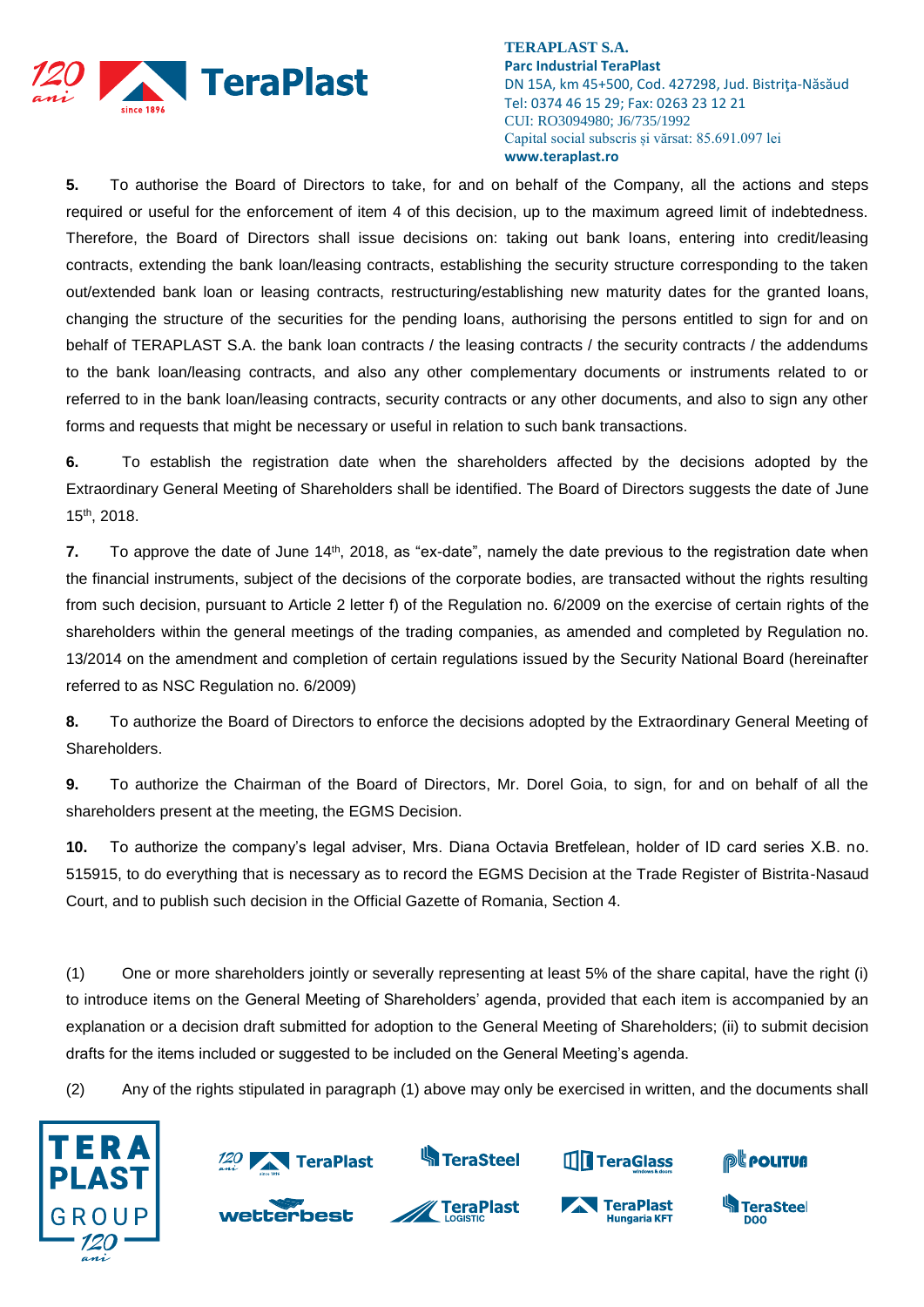

be submitted in a closed envelope at the company's headquarter located in Parc Industrial Teraplast, DN 15A, km 45+500, postal code 427298, Bistrita-Nasaud County, or sent by any type of mail or fast delivery with acknowledgment of receipt, the envelope bearing a clear note written in capital letters "FOR THE GENERAL MEETING OF SHAREHOLDERS OF 27/30.04.2018", or sent by messenger delivery or electronic means, with the extended electronic signature included according to Law 455/2001 on the electronic signature, at the following e-mail [secretariatCA@teraplast.ro,](mailto:secretariatCA@teraplast.ro) mentioning at subject: "FOR THE GENERAL MEETING OF SHAREHOLDERS OF 27/30.04.2018".

(3) The shareholders can exercise the rights stipulated in paragraph (1) letters (i) and (ii) within maximum 15 calendar days following the date of publication of this convening notice, namely no later than **April 12th, 2018.** Each shareholder shall be entitled to address questions regarding the items on the General Meeting's agenda, and the company shall reply to the shareholders' questions during such meeting. The questions shall be submitted in a closed envelope at the company's headquarter located in Parc Industrial Teraplast, DN 15A, km 45+500, postal code 427298, Bistrita-Nasaud County, or sent by any type of mail or fast delivery with acknowledgment of receipt, the envelope bearing a clear note written in capital letters "FOR THE GENERAL MEETING OF SHAREHOLDERS OF 27/30.04.2018", or sent by messenger delivery or electronic means, with the extended electronic signature included according to Law 455/2001 on the electronic signature, at the following e-mail [secretariatCA@teraplast.ro,](mailto:secretariatCA@teraplast.ro) mentioning at subject: "FOR THE GENERAL MEETING OF SHAREHOLDERS OF 27/30.04.2018", on or by **April 26 th, 2018**.

*The shareholders can participate in person or they can be represented in the General Meetings of Shareholders* either by their legal representatives or by other agents authorised by a special power of attorney or a general power of attorney, as provided by Article 92 paragraph (10) of Law 24/2017 on the issuers of financial instruments and market operations. Shareholders' access shall be permitted upon proof of their identity, consisting *in case of shareholders, who are natural persons, of their ID card or, in case of legal entities, legal representative, and in case of legal entities and shareholders, who are represented natural persons, of a special power of attorney awarded to the person acting as their agent, provided legal applicable provisions are complied with.*

*The shareholders can appoint a representative by a general power of attorney (authorisation) valid for no more than three years*, authorising the appointed representative to vote in any matter subject to discussions of the General Meetings of Shareholders, provided such power of attorney (authorisation) be given by the shareholder, as customer, to an intermediary defined as per Article 2 paragraph (1) item 20 of Law 24/2007 on the issuers of financial instruments and market operations, or to a lawyer.

The shareholders cannot be represented in the General Meeting of Shareholders based on a general power of attorney (authorisation) by a person subject to a conflict of interests, pursuant to Article 92 paragraph (15) of Law 24/2007 on the issuers of financial instruments and market operations.







**S**TeraSteel





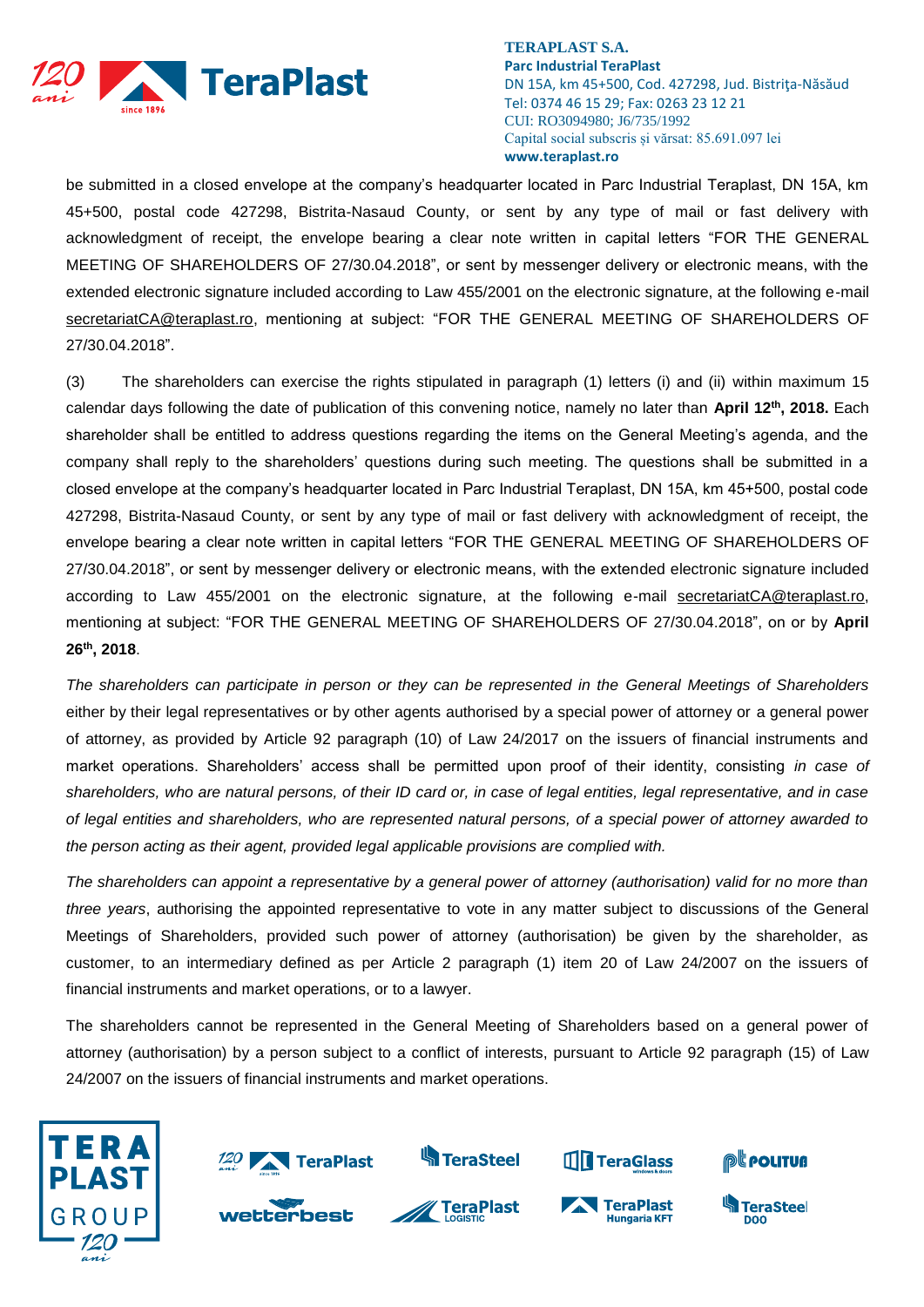

General powers of attorney (authorisations) should be submitted to the Company Record Office or sent by any type of mail or courier with acknowledgement of receipt, 48 hours before the general meeting, namely no later than **25.04.2018**, 4:30 pm for the Ordinary General Meeting, and 5:00 pm for the Extraordinary General Meeting, respectively, in copy, including the mention "Certified to be a true copy of the original" signed by the representative. The powers of attorney can also be sent by e-mail with the extended electronic signature included according to Law 455/2001 on the electronic signature, at the following e-mail [secretariatCA@teraplast.ro,](mailto:secretariatCA@teraplast.ro) mentioning at subject: "FOR THE GENERAL MEETING OF SHAREHOLDERS OF 27/30.04.2018". *The quality of shareholder* and, in case of shareholders, who are legal entities, or entities without legal personality, *the quality of legal representative* is ascertained based on the list of shareholders as of the reference/registration date, received by the issuer from the Central Depository or, accordingly, in case of different reference/registration dates, based on the following documents submitted to the issuer by the shareholder, issued by the Central Depository or the participants defined in Article 168 paragraph (1) letter b) of Law 297/2004, as amended and completed, providing trustee services:

a) the statement of account certifying the quality of shareholder and the number of owned shares;

b) documents certifying that the details of the legal representative are recorded at the Central Depository/ participants concerned;

The documents attesting the quality of legal representative elaborated in a foreign language other than English must be accompanied by a translation done into Romanian or English by a certified translator.

The identification criteria referred above shall be accordingly applied also in case the need arises to prove that the shareholder, suggesting for new items to be included in the General Meeting of Shareholders' agenda, or directing questions to the issuer related to the items included in the General Meeting of Shareholders' agenda, is a legal representative.

Pursuant to Article 14 paragraph 4) of the NSC Regulation no. 6/2009, a shareholder can appoint only one representative in a certain General Meeting. However, if a shareholder holds shares with a trading company in several security accounts, such restriction shall not prevent such shareholder to appoint other representative for the shares held in each security account, for a certain General Meeting. Such provision is not detrimental to the provisions of paragraph (5) of Article 14 of the NSC Regulation no. 6/2009.

Pursuant to Article 14 paragraph 4 item 1 of the NSC Regulation no. 6/2009, *a shareholder can appoint by power of attorney one or several deputy representatives* for a general meeting, in the event the representative appointed as per paragraph (4) above is unable to attend. Where several deputy representatives are appointed by power of attorney, the order in which they will act shall be established.

The shareholders can also cast their votes for the items noted in the agenda by mail, and the vote application form, accurately filled out and signed, shall be sent in a sealed envelope to the company's headquarter located in Parc Industrial Teraplast, DN 15A, km 45+500, postal code 427298, Bistrita-Nasaud County, which should arrive at the





wetterbest







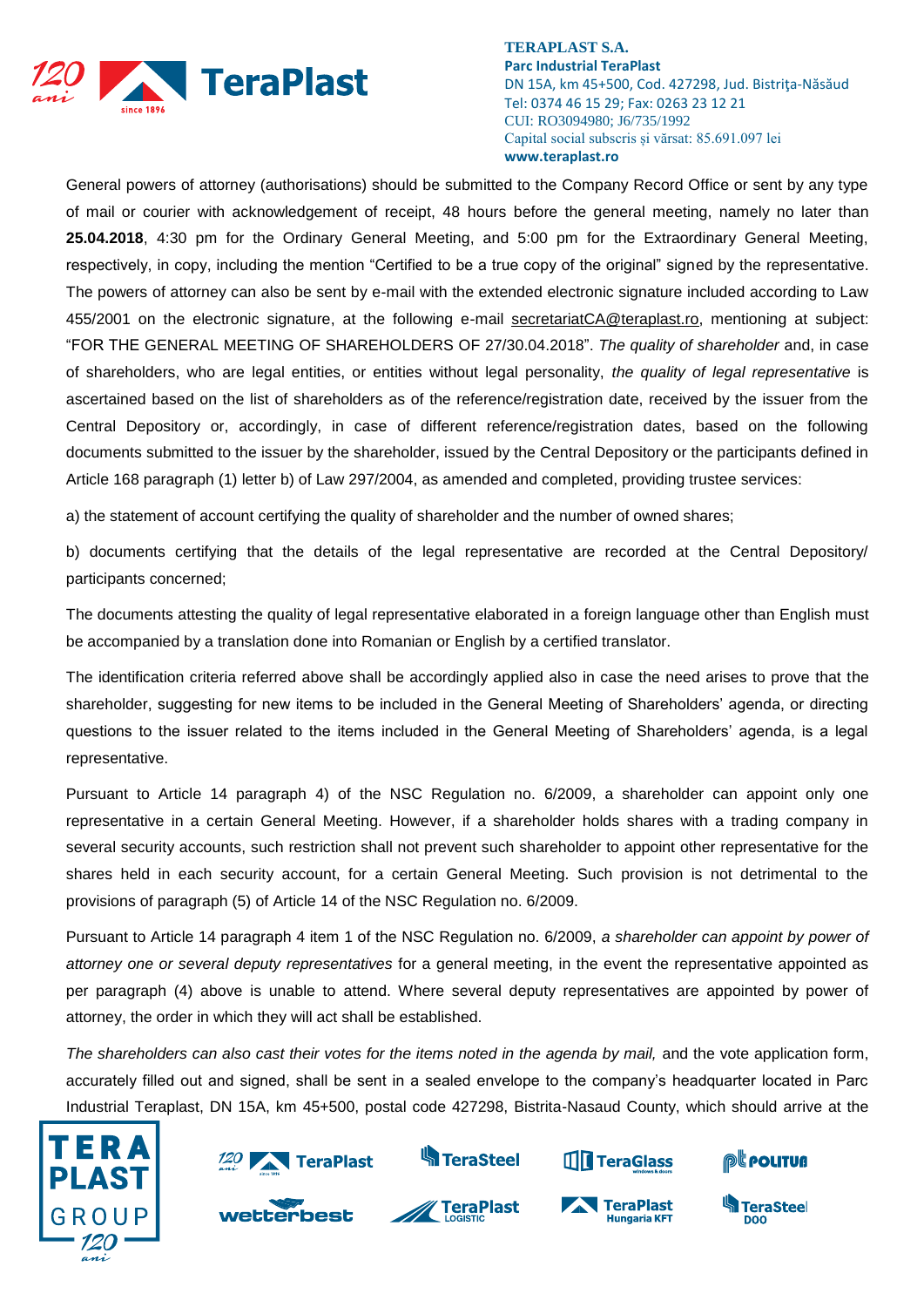

company's headquarter no later than **25.04.2018**, 4:30 pm for the Ordinary General Meeting of Shareholders, and 5:00 pm for the Extraordinary General Meeting of Shareholders, respectively, the envelope bearing a clear note written in capital letters "FOR THE GENERAL MEETING OF SHAREHOLDERS OF 27/30.04.2018". The ballots can be sent by e-mail with the extended electronic signature included according to Law 455/2001 on the electronic signature, at the following e-mail [secretariatCA@teraplast.ro,](mailto:secretariatCA@teraplast.ro) mentioning at subject: "FOR THE GENERAL MEETING OF SHAREHOLDERS OF 27/30.04.2018".

A representative can cast his/her vote by mail only when such representative has received from the shareholder a special/general power of attorney which will be submitted to the issuer pursuant to Article 92 par. (14) of Law 24/2017 on the issuers of financial instruments and market operations.

Special power of attorney forms to be used for voting by representative, as well as the forms to be used for voting by mail shall be made available for shareholders both in Romanian and in English, at the company's headquarter located in Parc Industrial Teraplast, DN 15A, km 45+500, postal code 427298, during business days, from **8:00 am to 4:30 pm** and on the company website: [www.teraplast.ro,](http://www.teraplast.ro/) heading "Investors", Section "General Meeting of Shareholders", as of **March 28 th , 2018.**

The special powers of attorney and the ballots by mail shall be submitted in Romanian or English originals at the company's headquarter located in Parc Industrial Teraplast, DN 15A, km 45+500, postal code 427298, Bistrita-Nasaud County, or sent by any type of mail or fast delivery with acknowledgment of receipt, not later than **25.04.2018,** 4:30 pm for the Ordinary General Meeting of Shareholders, and 5:00 pm for the Extraordinary General Meeting of Shareholders, respectively, the envelope bearing a clear note written in capital letters " FOR THE GENERAL MEETING OF SHAREHOLDERS OF 27/30.04.2018", or can be sent by e-mail with the extended electronic signature included according to Law 455/2001 on the electronic signature, at the following e-mail [secretariatCA@teraplast.ro,](mailto:secretariatCA@teraplast.ro) mentioning at subject: "FOR THE GENERAL MEETING OF SHAREHOLDERS OF 27/30.04.2018".

One copy shall be handed over to the representative, one shall be kept by the company, and the third copy shall be kept by the shareholder.

When completing the special powers of attorney and the ballots by mail, the possibility of completing the GMS agenda by new items shall be considered. In such event, the updated special powers of attorney and updated ballots, both in Romanian and in English, can be obtained from the Company Record Office and the company's website [www.teraplast.ro,](http://www.teraplast.ro/) Heading "Investors", Section "General Meeting of Shareholders", as of the date of publishing the completed agenda.

In case the agenda is completed and the shareholders do not send updated special powers of attorney and/or ballots by mail, the special powers of attorney and/or ballots by mail sent before completing the agenda shall be taken into account only for such items that are also found on the initial agenda.







**S**TeraSteel